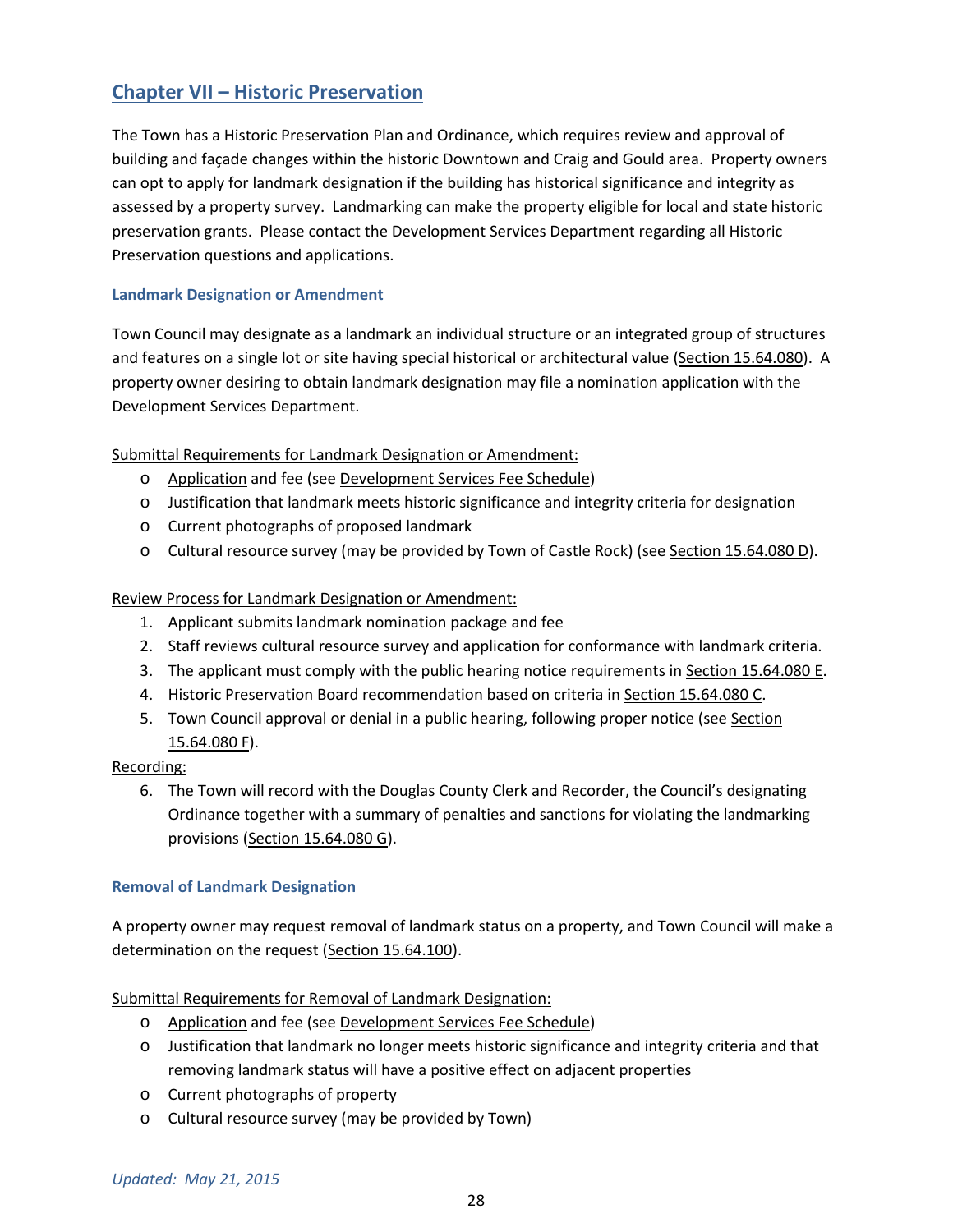Review Process for Removal of Landmark Designation:

- 1. Applicant submits landmark designation removal package and fee.
- 2. Staff reviews cultural resource survey and application for conformance with criteria in Section 15.64.100 B.
- 3. Historic Preservation Board recommendation following public notice.
- 4. Town Council approval or denial in a public hearing.

### **Landmark Alteration**

All new construction and exterior alterations that change the visual appearance of a landmarked structure must be approved by the Historic Preservation Board except for minor alterations to a single feature that do *not* dramatically alter the appearance of the structure, which can be approved administratively (Section 15.64.140). The intent of the architectural drawings is to depict the proposed changes for the benefit of the public and the Historic Preservation Board at public hearings. The details of construction occur at the building phase, which is an administrative process.

## Submittal Requirements for Landmark Alteration:

- o Application and fee (see Development Services Fee Schedule)
- o Architectural drawings showing property lines, setbacks, location of additions, building elevations, materials and colors (site plan may be required)
- o Justification that alterations meet the Secretary of Interior's Standards for Rehabilitation, will not destroy character-defining features of the structure, are not incompatible with the character of the landmark and will not change an integral part of the structure recognized at the time of landmark designation
- o Current photographs of property

#### Review Process for Landmark Alteration:

- 1. Applicant submits landmark alteration package and fee.
- 2. Staff reviews architectural drawings (and site plan, if required) for conformance with criteria in Section 15.64.140 C.
- 3. Applicant revises and resubmits (typically one or two times).
- 4. Historic Preservation Board approval in public hearing or administrative approval for minor alterations (Section 15.64.140 D).
- 5. Staff denial may be appealed to the Historic Preservation Board, and Board denial may be appealed to Town Council (Section 15.64.140 F).

#### **Demolition or Relocation of Non-Landmarked Structures**

If a structure was built after 1945, or is determined by a historical survey to not possess enough historical significance and/or integrity for landmark designation, a demolition or relocation permit may be obtained through the Development Services Department (Section 15.64.090). If a structure was built prior to 1945 in Downtown or the Craig and Gould neighborhood, Town Council approval is required for demolition or relocation.